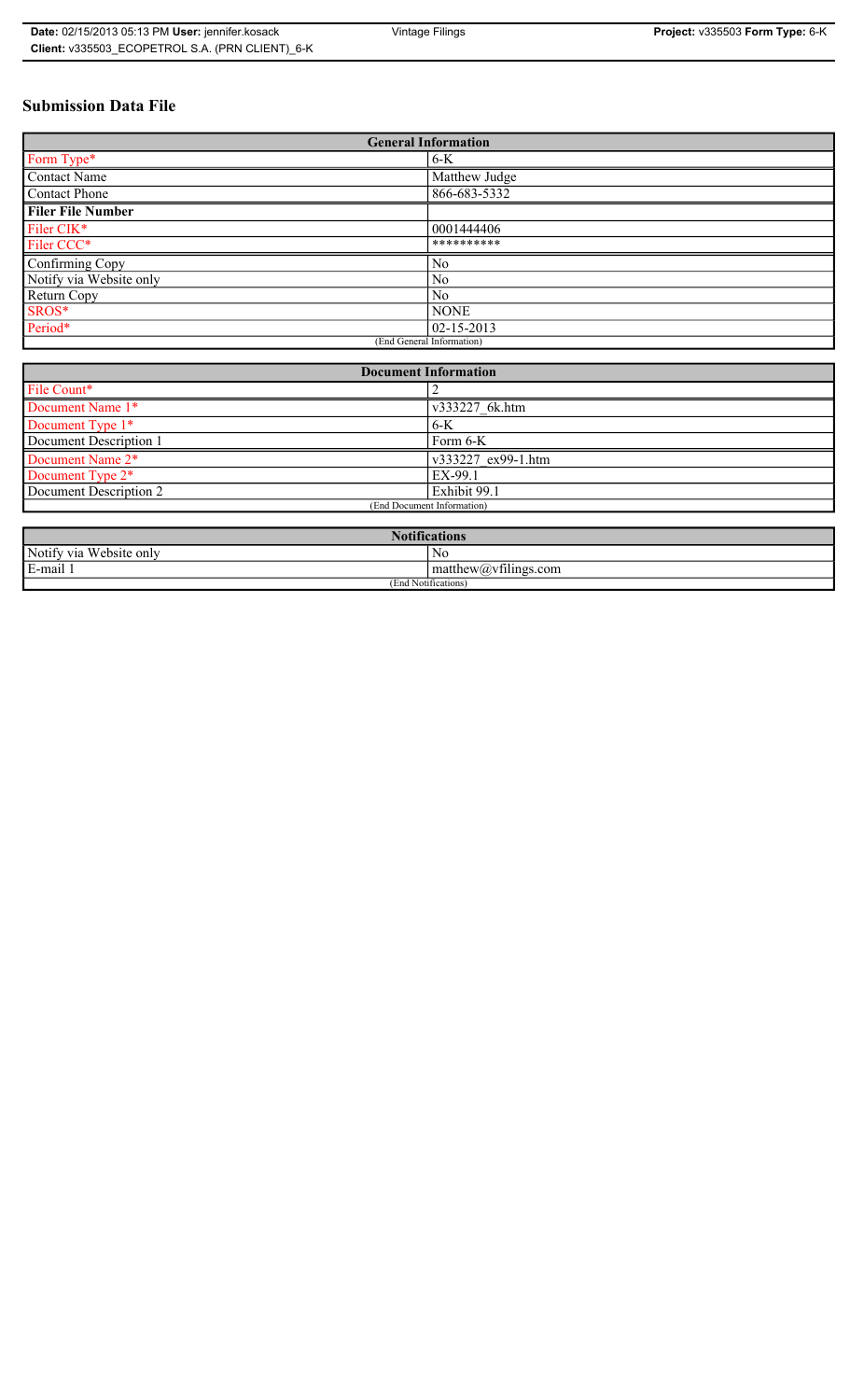## **SECURITIES AND EXCHANGE COMMISSION Washington, D.C. 20549**

#### **FORM 6-K REPORT OF FOREIGN PRIVATE ISSUER PURSUANT TO RULE 13a-16 OR 15d-16 OF THE SECURITIES EXCHANGE ACT OF 1934**

February 2013

Commission File Number: 333-153452

**ECOPETROL S.A.**

*(Exact name of registrant as specified in its Charter)*

Carrera 7 No. 37 – 69 BOGOTA – COLOMBIA

*(Address of registrant's principal executive offices)*

Indicate by check mark whether the registrant files or will file annual reports under cover Form 20-F or Form 40-F.

Form 20-F  $\boxtimes$  Form 40-F  $\Box$ 

Indicate by check mark if the registrant is submitting the Form 6-K in paper as permitted by Regulation S-T Rule 101(b)(1):

 $Yes$   $\Box$   $No$   $X$ 

Indicate by check mark if the registrant is submitting the Form 6-K in paper as permitted by Regulation S-T Rule 101(b)(7):

 $Yes$   $\Box$   $No$   $X$ 

Indicate by check mark whether by furnishing the information contained in this Form, the registrant is also thereby furnishing the information to the Commission pursuant to Rule 12g3-2(b) under the Securities Exchange Act of 1934.

 $Yes$   $\square$ 

If "Yes" is marked, indicate below the file number assigned to the registrant in connection with Rule 12g3-2(b): 82- N/A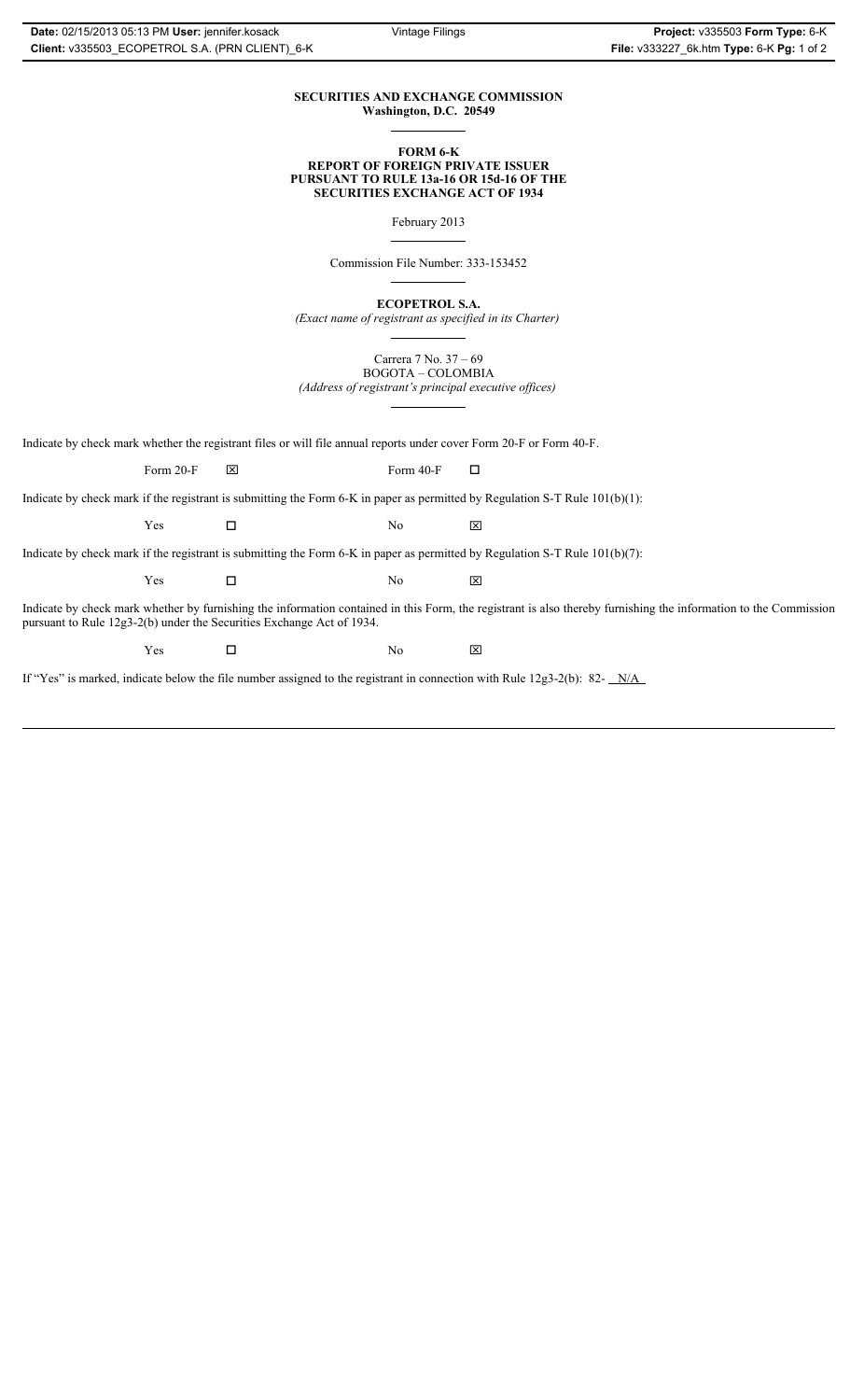# SIGNATURE

Pursuant to the requirements of the Securities Exchange Act of 1934, the Registrant has duly caused this report to be signed on its behalf by the undersigned, thereto duly authorized.

Date: February 15, 2013

Ecopetrol S.A.

By: /s/ Adriana M. Echeverri

Name: Adriana M. Echeverri Title: Chief Financial Officer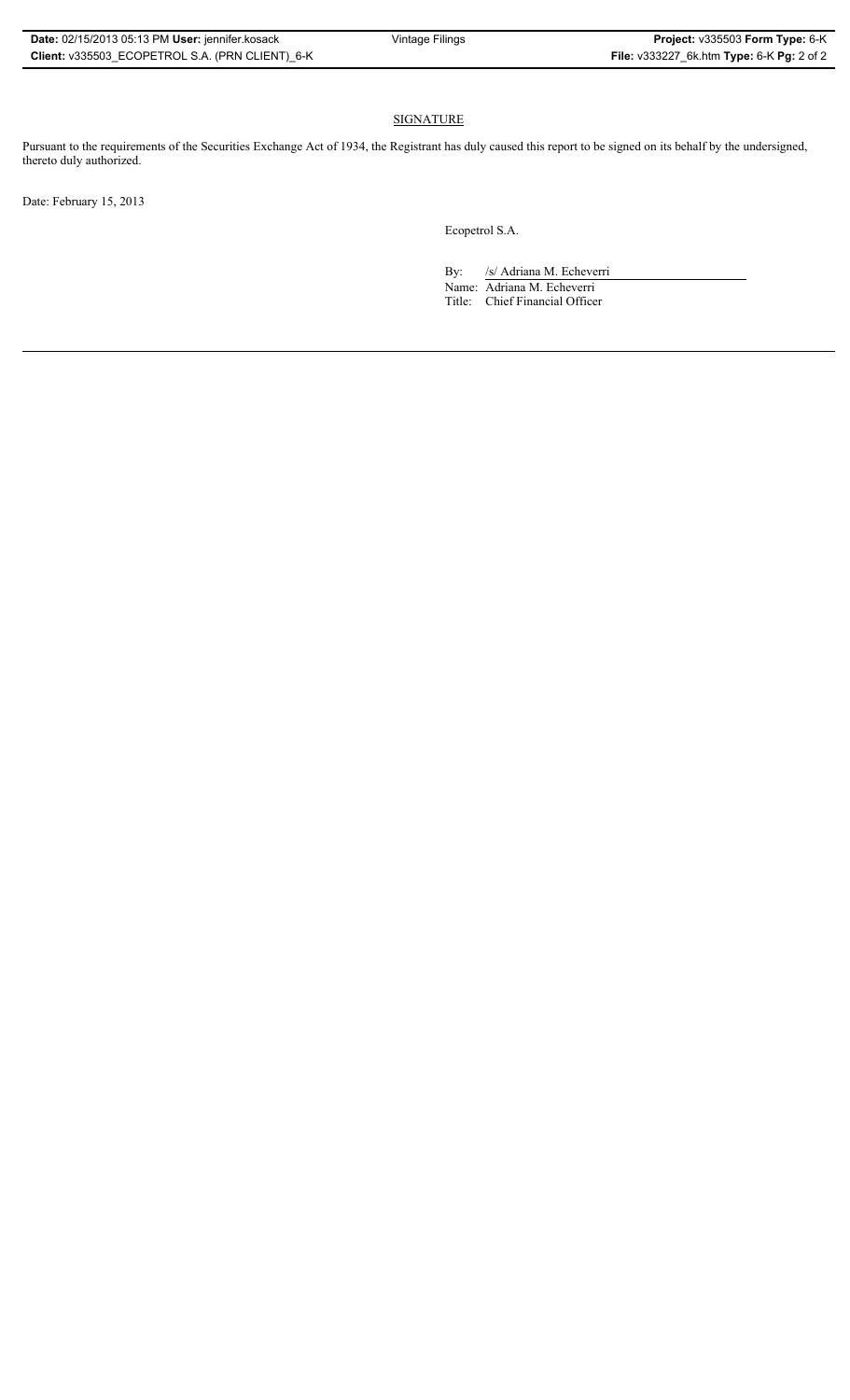### **Ecopetrol Reports Its Proven Reserves for 2012**

- x **Proven net reserves (1P) increased to 1,877 million barrels of oil equivalent at the end of 2012.**
- x **The reserves replacement ratio was 109%. For every barrel produced, Ecopetrol added 1.09 barrels.**
- **o** Over the past three years, Ecopetrol has increased its reserves by 22%.

Ecopetrol S.A. (BVC: ECOPETROL; NYSE: EC; TSX: ECP) announced today its proven reserves (1P, according to the international designation) of crude oil, condensate and natural gas, including its interest in affiliates and subsidiaries, as of December 31, 2012. Reserves were calculated based on the U.S. Securities and Exchange Commission (SEC) standards and methodology, and 99% of them were audited by three different specialized independent companies.

Proven net hydrocarbon reserves owned by Ecopetrol, including its interest in affiliates and subsidiaries, at the close of 2012 were 1,877 million barrels of oil equivalent (mmboe), a 1.1% increase compared to the 1,857 mmboe in 2011. During 2012, proven reserves increased by 252 mmboe and net production was 232 mmboe.

The reserves replacement ratio in 2012 was 109%, which means that for each barrel of oil equivalent produced, 1.09 barrels were added to the proven reserves.

The reserves/production ratio (average life of reserves) is 8.1 years, assuming production levels as in 2012.

Over the past three years (2010-2012), Ecopetrol has increased its net reserves by 22%, from 1,538 mmboe at the end of 2009 to the current 1,877 mmboe at December 31, 2012. During this same period, net production increased from 160 mmboe in 2009 to 232 mmboe in 2012, up by 45%. The average reserves replacement ratio for the period was 155%.

The higher amount of proven reserves was primarily the result of the extensions of proven areas, improved recovery and revised prior estimates in some fields. The main contributors of the additional volumes were the fields Casabe, Tibu and Castilla, operated by Ecopetrol, as well as Cupiagua, Pauto, Cano Limon and Quifa, in partnership with other companies.

Of the 1,877 mmboe of proven reserves, 95% comes from Ecopetrol S.A., and the remainder by Hocol, Ecopetrol America and the Company's interests in Equion and Savia Peru.

Reported reserves do not include those of all the discoveries announced in 2011 and 2012 in Colombia and abroad, as some were undergoing appraisal and development planning stage.